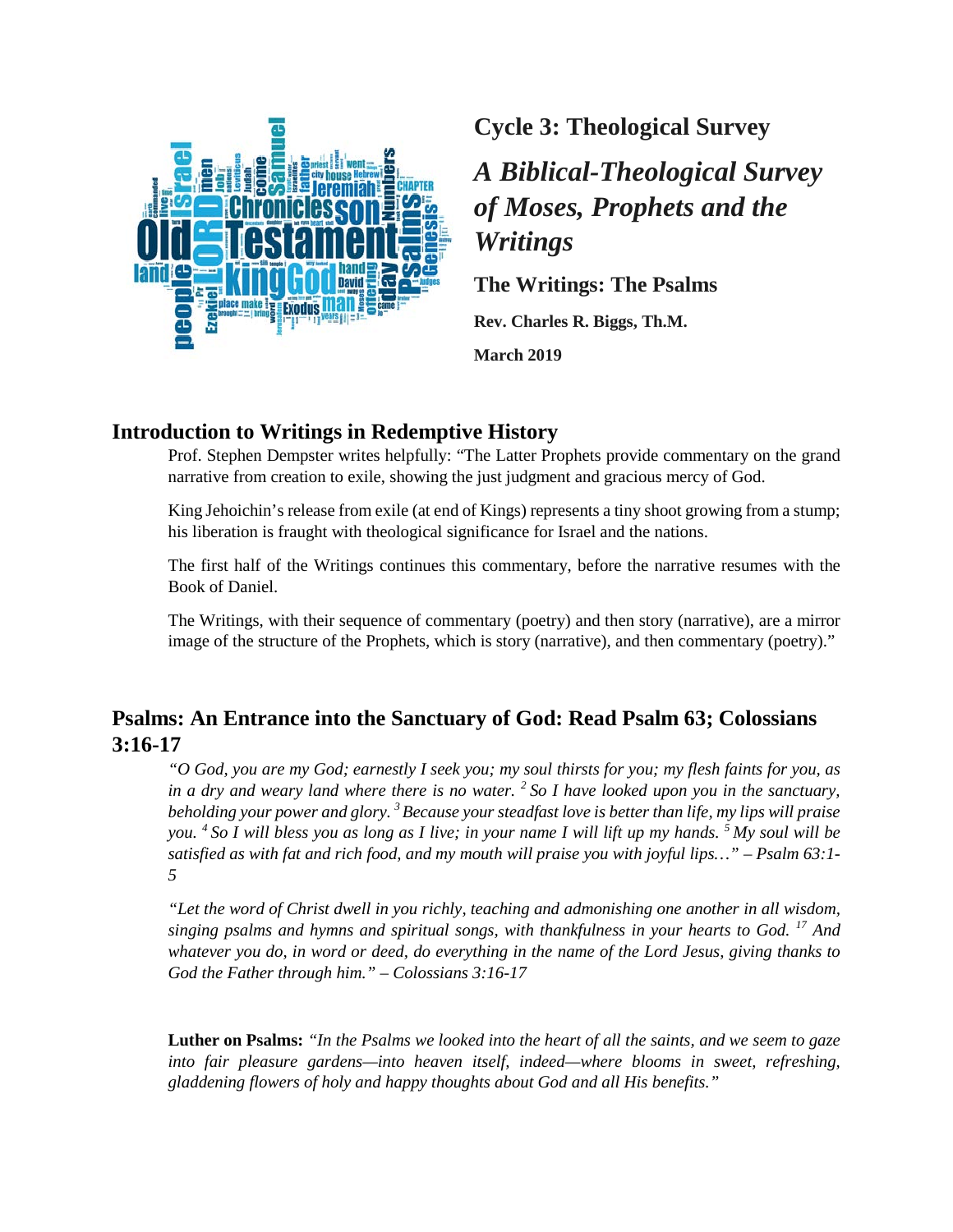**Calvin on Psalms:** *" What various and resplendent riches are contained in this treasury, it were difficult to find words to describe….I have been wont to call this book not inappropriately, an anatomy of all parts of the soul; for there is not an emotion of which any one can be conscious that is not here represented as in a mirror."*

# **Introduction to 'The Writings"**

- **1. KING**: Many of the writings are written by kings to either their sons specifically or more generally to their people.
- **2. COVENANT**: Wisdom literature is how to live in God the King's place; how to dwell in His holy presence, walking with Him as in paradise (cf. Deut. 10:12-13). The Writings are concerned with how to live godly, wise and holy lives in the presence of the King. The end of the covenant is that God's people would walk wisely before Him as they were created to live! The wisdom would be for all to see and desire by God's Spirit.
- **3. DWELLING**: The Aim/Purpose of the Writings: To return Israel to their God and King in worship and service; to establish a righteous, redeemed, and restoredresurrected people in the land in the very presence of God.

# **THE PSALMS: The Worship and Hymnbook of Israel**

# **Structure (Outline) of Psalm Book**

### **Five Books: Psalms 1, 42, 73, 90, 107**

The Psalter is a microcosm of the teaching of the whole Old Testament (M. Luther).

### **The Psalter is the Story of the David's Greater Son, the Lord Jesus Christ:**

- o Books 1 & 2 Sing the Life of David
	- Book 1 (Psalm  $1-41$ )
	- Book 2 (Psalms  $42-72$ )
- o Book 3 Sings about David in Exile (73-89)
- o Book 4 Sings about a Return/Repentance to Torah of Moses (90-106)
- o Book 5 Sings about the Triumph/Victory of a New and Better David (David's Greater Son), and a Greater Exodus (resurrection-restoration from exile) (Psalms 107-150)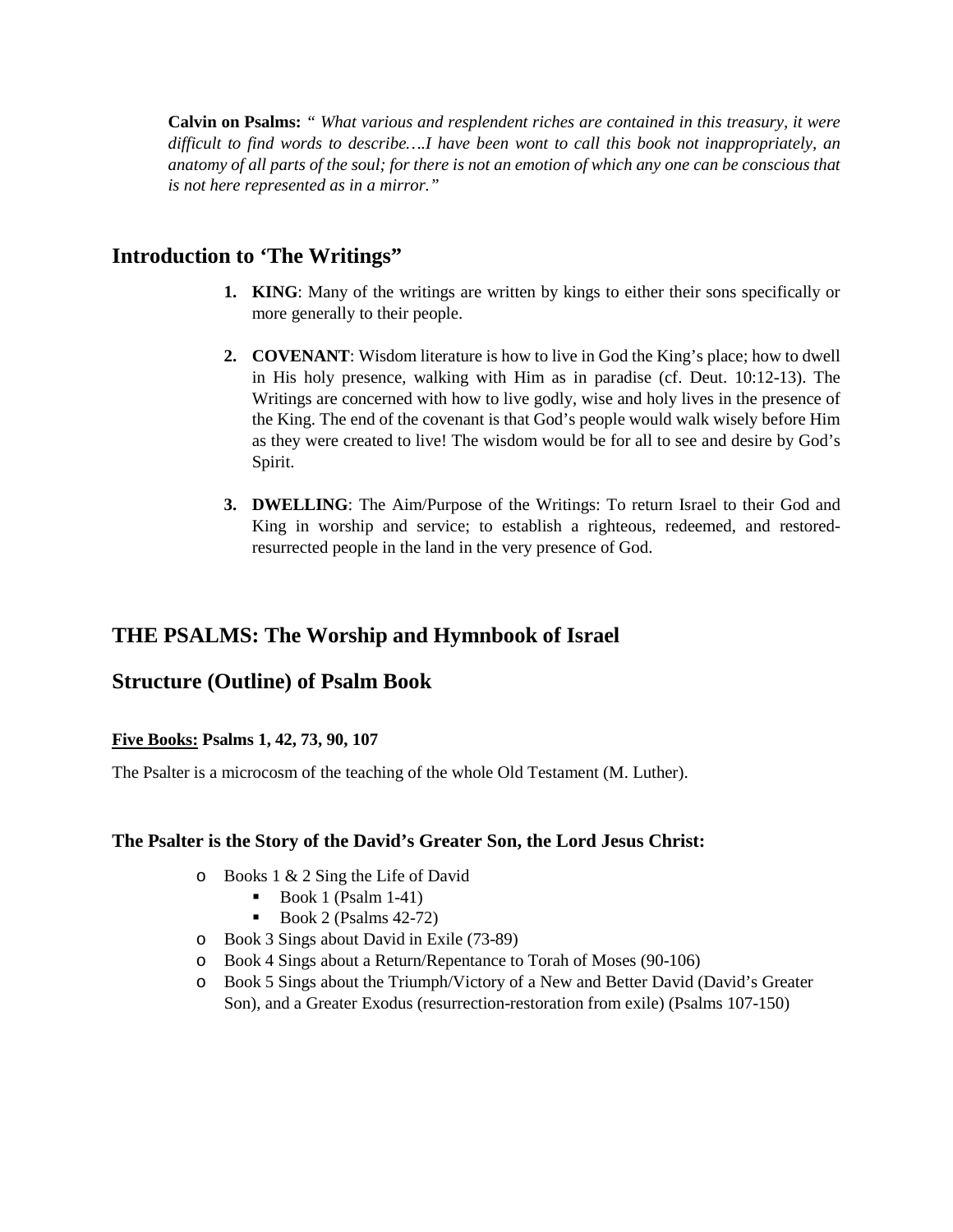# **Genres of Psalms**

Hymns of Joy, Lament, Thanksgiving Psalm, Psalm of Remembrance, Psalm of Confidence, Wisdom Psalm, Royal (Kingship-Messianic) Psalm

### **Hymns of Joy: (Psalm 100; 103:1-2).**

#### **Three parts of hymn:**

- 1) Call to worship
- 2) God is worthy to be praised for…
- 3) Let us praise Him (Psa. 113:1; Psa. 92:1, 4).

#### **Laments: (Psalm 22).**

Types: 1) Troubled by one's own thoughts and actions; 2) Complaint about others, esp. enemies; 3) Frustrated by God Himself (Psa. 42-43).

#### **Structure of Laments:**

- 1) Invocation (a cry to God)
- 2) Plea to God for help
- 3) Complaints (*to God in reverence and awe as Heavenly Father,* not *against* God)
- 4) Petition / Confession of sin or assertion of innocence
- 5) Curse of enemies (imprecation)- An eye toward the Day of Judgment (a prayer for repentance and/or equity/fairness/justice)
- 6) Confidence in God- Confession of Trust in God
- 7) Hymn or blessing- Praise/Worship of God despite circumstances

### **Thanksgivings:** (Psalms 56:12; 34:1; 30:4)

#### **Also…Psalms of…**

Confidence: (Psalm 46; 11; 27; 91; 131).

Remembrance: (Psalm 78; 105).

Wisdom: (Psalm 1; 19).

Royalty/Kingship: (Psalm 2; 45).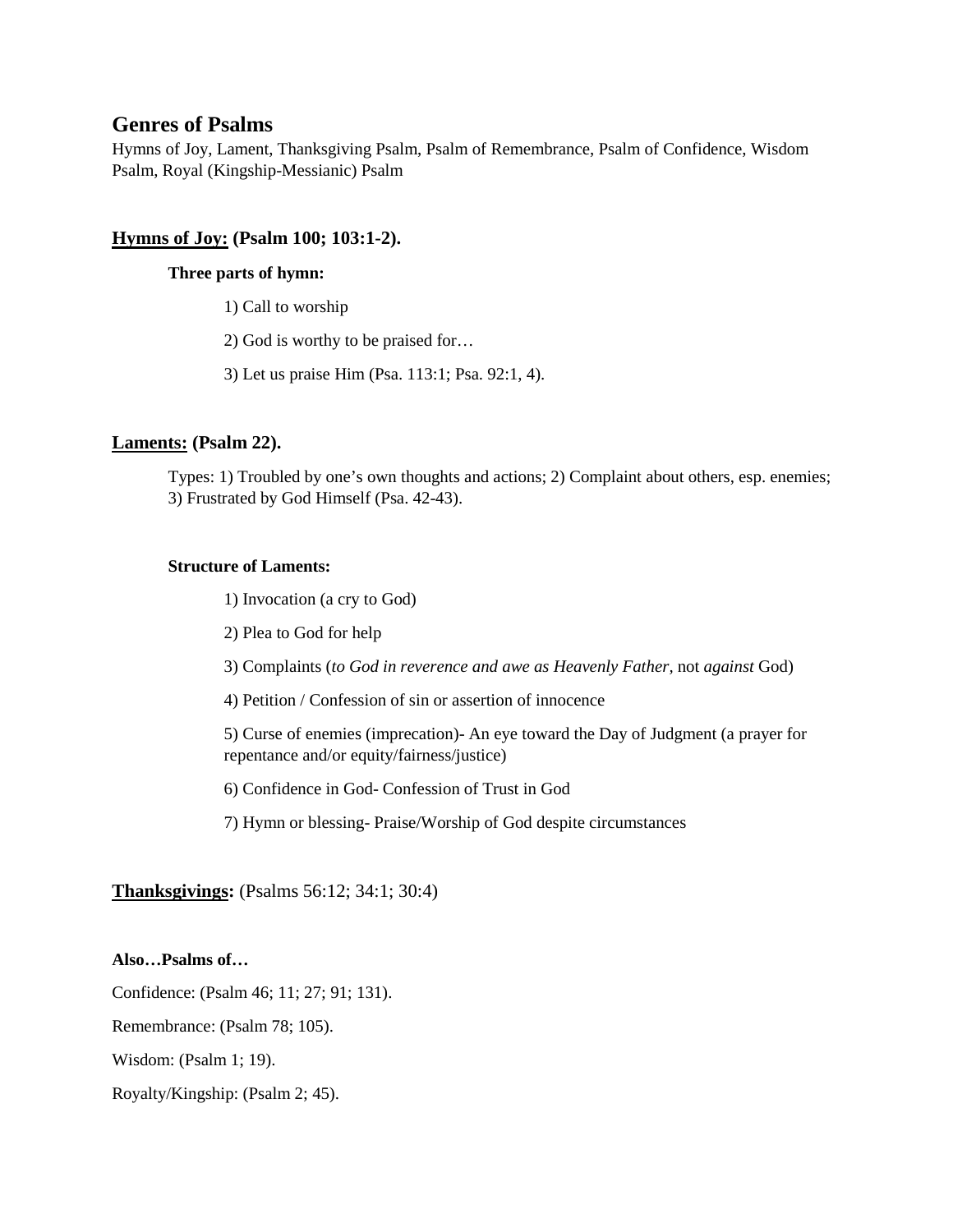# **Introduction to Old Testament Poetry/Hebrew Poetry**

Introduction to Poetry in Holy Scripture: In narratives (Gen. 2:23; Exodus 14-15; 1 Sam. 1-2; Luke 1-2); in prophecies (both major and minor prophets are written in poetry, including Lamentations by Jeremiah).

**Why does God use poetry in the Bible?** Example of Exodus 14 and 15.

### **Characteristics of Hebrew Poetry**

Parallelism and Other Forms in Hebrew Poetry

There is rhythm and there are beautiful forms in the Psalms, but the chief characteristic of the Psalms specifically, and Hebrew poetry generally, is parallelism.

Psalms 2; 6

**"A, what's more B":** A way of echoing or matching one thought with another (e.g. "He does not deal with us according to our sins, nor requite us according to our iniquities" –Psa. 63:10). Second line reinforces the first and the content is "enriched" (D. Kidner).

**Synonymous Parallelism-** Psalm 2; 8: Pairing, not contrasting (e.g. Psa. 8: "man" and "son of man"; Psa. 63: "my flesh" and "my soul"). Not merely synonymous, but the second line like a larger wave mounts higher than the first (e.g. Psa. 145:8: "The LORD is near to all who call upon Him, to all who call upon Him in truth").

**Antithetic Parallelism-** Psalm 1; Prov. 10:1- contrasts: like righteous vs. wicked.

**Inclusio-** Psalm 8- bookends

**Acrostic Poetry-** Psalm 119- Hebrew Alphabet: Aleph, Beth, Gimel, Daleth…etc.

### **Imagery**

How is God described? Psalm 113; Psalm 29

Simile (Psalm 42:1; 7:1-2; 37:1-2)

Metaphor (Psalm 23)

Mythical Allusions in the Psalms (Psalm 74:12-14; 29; 48)

# **Thematic-Theological: The Psalms are the Covenantal Hymnbook of Israel**

For Worship Corporately as the people of God

For Worship privately and relationally in devotion, prayer, meditation to God

For Mediation (Psalm 1): 1) Fix your thoughts; 2) Ignite your affections/emotions+will; 3) Rejoice and delight in God ("gust")!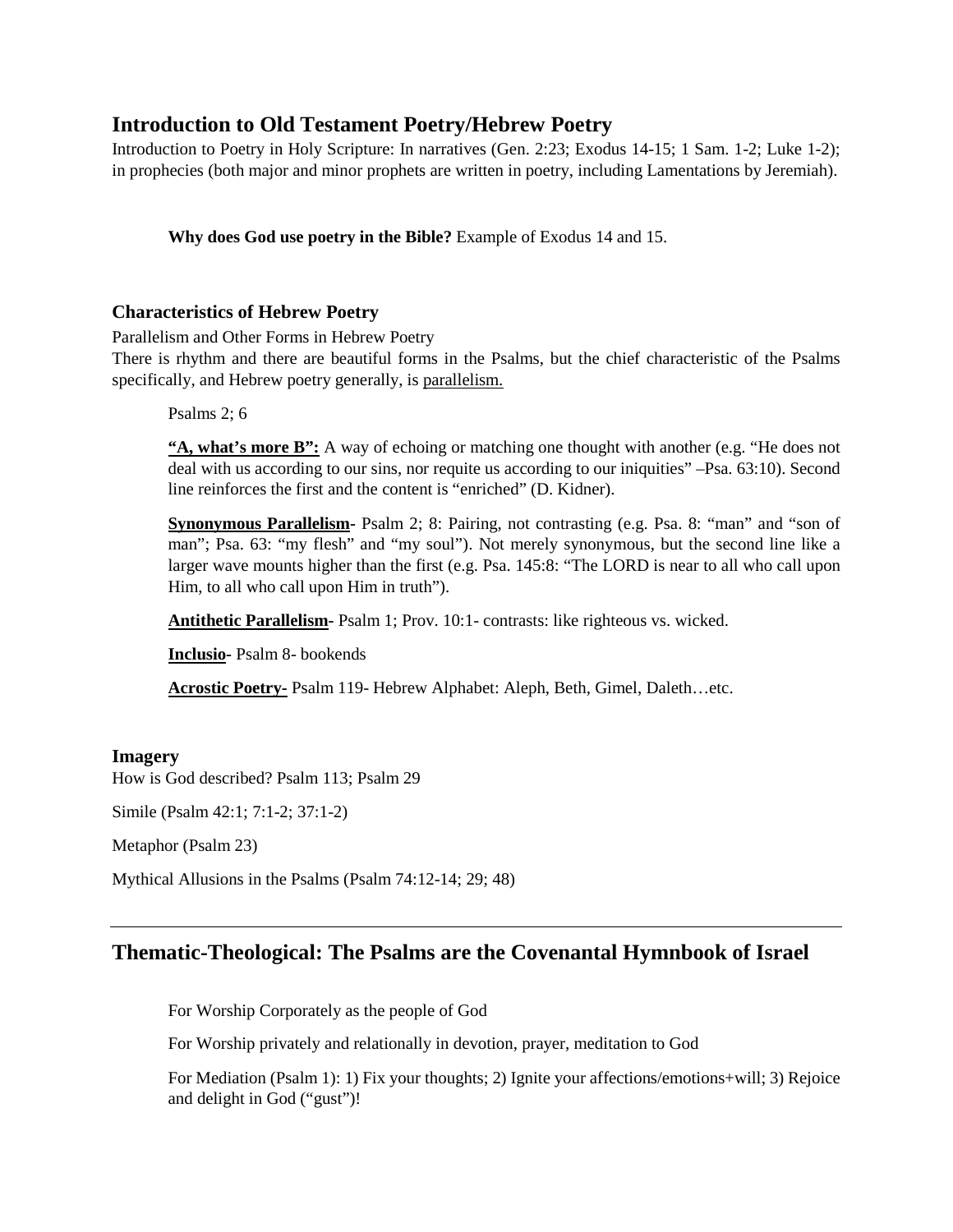The Israelite had a "ready-made prayer for all of life's vicissitudes" (T. Longman).

How do you feel today? What are you thinking about? What has captured your imagination? Are you fearful, sad, joyful, without hope, downcast, thankful, glad, etc.?

# **Psalms and the Living, Triune, Covenantal God**

The Book of Psalms is a covenantal book of God's revelation of Himself to His people. The ultimate "gateway" or door into God's presence/sanctuary through worship and personal devotion.

The Psalms make up a "literary temple" where God dwells to seek God and to find Him in His sanctuary (Psa. 63).

# **What do we learn about God specifically from Psalms (in content and form)?**

# **1. Our God is covenantal God**

He binds Himself to His promises to us (covenant: "bond in blood sovereignly administered"); this is revealed in progressive redemptive-history in the Psalms. God has a relationship to His people; He is Immanuel, "God with us". The Psalms are part of God's condescending covenantal mercies to poor sinners to "dwell with us" in our own language, emotions, needs, etc.

- a. Covenant Lord: The distance between Creator and creatures is so great that God must condescend to make covenant to reveal Himself (WCOF, 7:1). If distance is so great in being, just think about the distance between God as holy Lord and we are miserable sinners who are at enmity with the covenant Lord in our sinful natures!
- b. God, the Triune Lord, covenants to redeem a people from sin through a Mediator. Let us rejoice and sing!
- c. God reveals Himself and His salvation progressively in history. Recollection of salvation events (e.g. Psalms 78, 89) are to bring the past into the present to reveal God's faithfulness (Hesed: covenantal faithfulness).
- d. Psalms help us to grow relationally in our covenant with God, and with each other (horizontal and vertical dimensions to the worship): A. Drawing near to God; B. Safety, security, confidence, and covenantal love to others. The Psalms are a "covenantal prayer book" for God's people: How do we approach God, draw near to Him, worship, revere Him, and pray?
- **2. Our God is a literary artist and genius (as we would expect as Creator)- Form and content is inspired revelation of God; God is Poet/Bard** *par excellence***.**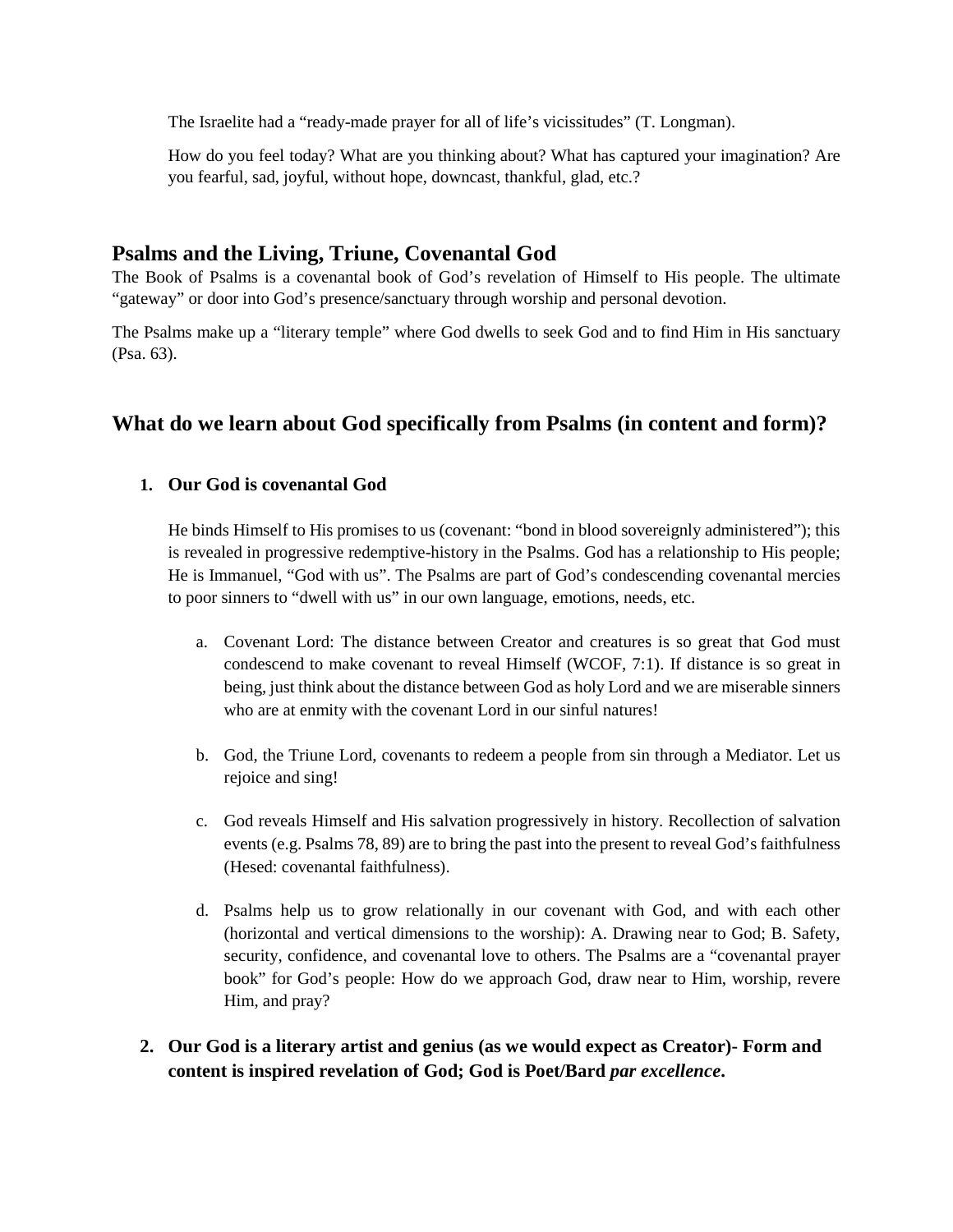- a. Revelation: Gods initiating, condescending, covenantal approach to His people through revealing Himself, His promises, using Images such as King, Shepherd, Friend, Husband, Father, and Mother, etc.
- b. Receiving, Reverencing and Rejoicing: Our approach to our king.

### **3. Our God loves to sing! (Zeph. 3:17; Heb. 8:1)**

Music is an apt and inspired way of worshipping and devoting our hearts to our God who has given Himself to us!

### **4. Our God rejoices in the Messiah-Savior!**

God provides a Savior for sinners! Triune God who rejoices as Father in covenanting, redeeming, and revealing His Beloved Son as Author and Subject of Psalms, the Holy Spirit as Creator, Hymnwriter, and the One who inspires men to write inerrantly and infallibly.

# **Messianic Hope: Jesus as Object and Subject of the Psalms**

**Salvation is central to the Psalms:** sin must be forgiven and a blood/sacrifice must be offered (Psa. 32; 51; 130:1-4.

**Jesus is central to the Psalms; the Psalms are Christocentric.** More than merely looking for a few "Messianic Psalms", the Psalms are about Jesus (Luke 24:24-27; John 5:39-40).

**Jesus is Ultimate Psalm Singer:** Not merely David's sayings are Messianic, but David as the Psalm Singer is explicitly Messianic and Christocentric:

- **A. "Anointed King"-** Psalms 2, 45, 89, 110
- **B. "My Son"-** Psa. 2:7; 89:27; 110
- **C. "God"-** Psa. 45:6; 102:25-27
- **D. "Thy Servant"-** Psalm 22, 40, 69, 118

 **"God-Man"** will be both God and man, one Person with two natures (Jesus Christ). King, but Son of David, Son of God, yet equal with God, yet a servant: Behold the Messiah of God in the face of Jesus Christ! This is the revelation and supreme revelation of the Father's tender-mercies and Hesed-Love for sinners! Behold, the Christ! Let us sing, let us rejoice!

Isaiah and Psalms are quoted more in the New Testament as books that reveal Jesus Christ more than any others!

**The Psalms are both prayers "to Jesus" (as God), and prayers "of Jesus" (as man). Jesus is Godman, greater King and David's beloved son (see Luke 1:31-33; Psalm 89:3-4).**